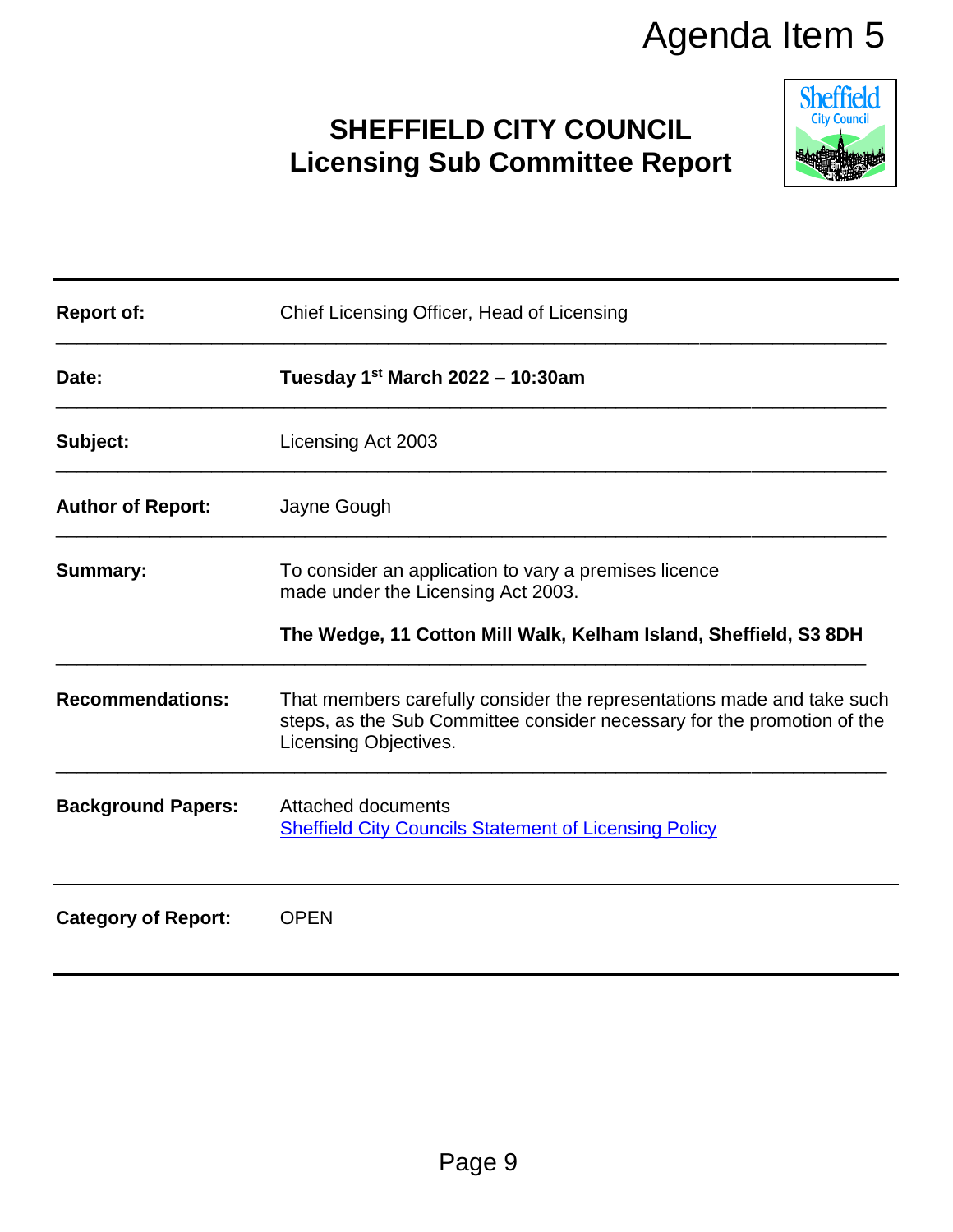#### **REPORT OF THE CHIEF LICENSING OFFICER (HEAD OF LICENSING) TO THE LICENSING SUB COMMITTEE LICENSING ACT 2003**

#### **Ref No: 31/22**

#### **The Wedge, 11 Cotton Mill Walk, Kelham Island, Sheffield, S3 8DH**

#### **1.0 PURPOSE OF REPORT**

1.1 To consider an application for the variation of a premises licence made under Section 34 of the Licensing Act 2003.

#### **2.0 THE APPLICATION**

- 2.1 The applicant is Project Ninkasi Ltd.
- 2.2 The application was received by the Licensing Service on the 20<sup>th</sup> December 2021, and is attached to Appendix 'A' of this report.
- 2.3 A copy of the current Premises Licence is attached at Appendix 'B'.
- 2.4 It came to light throughout the consultation period that the application had not been advertised in line with legislative requirements resulting in the consultation re-starting as of 7<sup>th</sup> January 2022.

#### **3.0 REASONS FOR REFERRAL**

3.1 Outstanding representations concerning the application have been received from the following interested parties and are attached at Appendix 'C' including associated correspondence directly from the applicant.

#### **2 x Local Residents 1 x Local Community Group - KINNF (Kelham Island and Neepsend Neighbourhood Forum)**

- 3.2 During the consultation period, the applicant has agreed with South Yorkshire Police and the Environmental Protection Service to reduce the licensed hours to cease at 23:00 daily, to bring the premises operation in line with surrounding licensed premises. In addition to this agreement, it has been clarified that the use of the outside area remains to cease at 21:00 hours to avoid disturbance to surrounding residential premises. Details of these agreements can be found at Appendix 'D'
- 3.3 All objectors have been contacted with a view to appraising them of the conditions offered by the applicant, agreed reduced licensed hours as well as their response to their specific concerns, but at the time of writing this report only one objector has indicated that their concerns have been addressed and withdrawn their objection. This has left the other three objections in place as detailed in section 3.1.
- 3.4 The applicant and objectors who made written representations have been invited to Page 10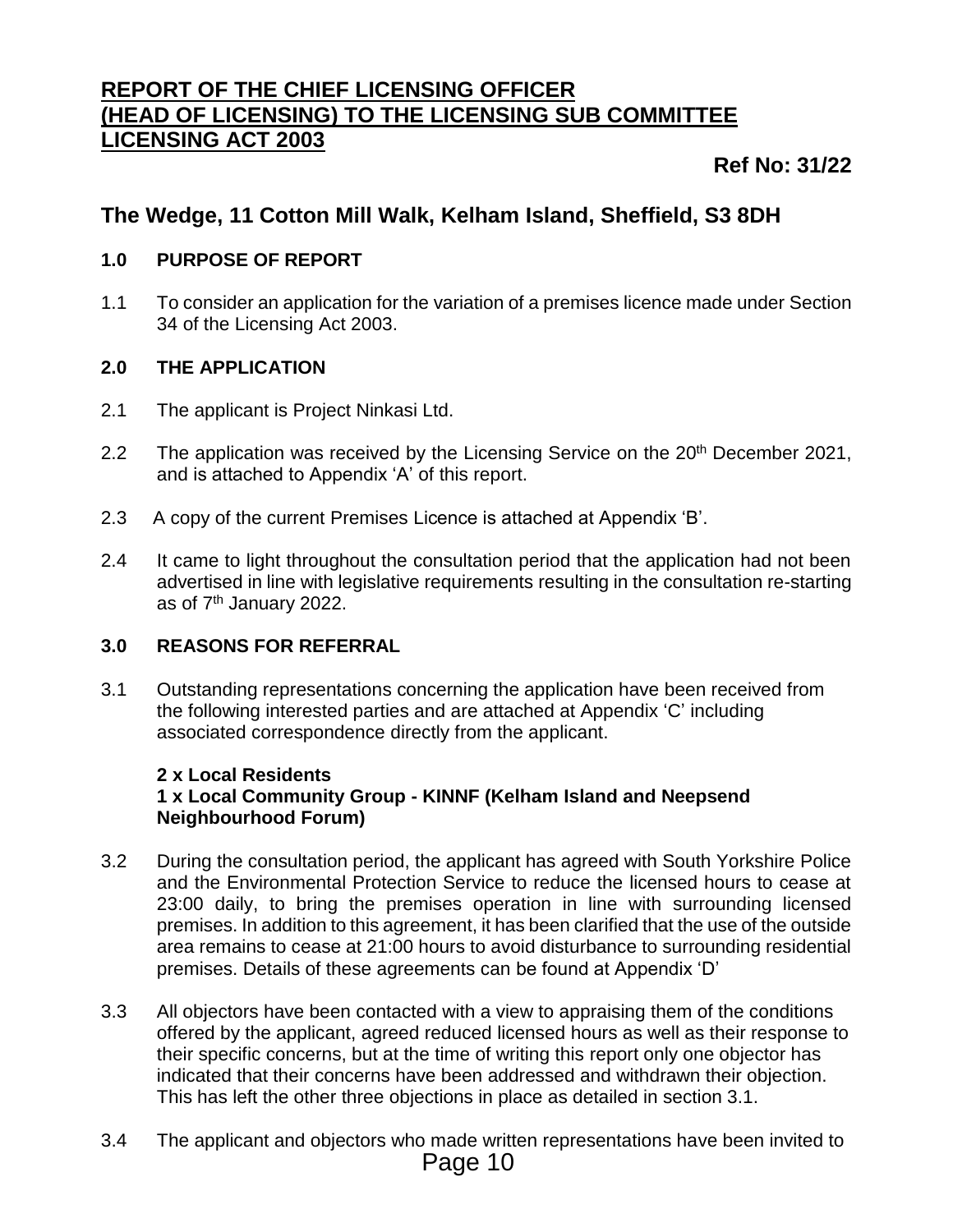attend the hearing. Copies of the front page of the notices are attached to this report labelled Appendix 'E'.

#### **4.0 FINANCIAL IMPLICATIONS**

4.1 There are no specific financial implications arising from this application. However, additional costs may be incurred should the matter go to appeal. In such an eventuality it may not be possible to recover all these costs. The impact of these additional costs (if any) will be kept under review and may be subject of a further report during the year.

#### **5.0 THE LEGAL POSITION**

- 5.1 The Licensing Act 2003 at section 4 (1) requires the Licensing Authority to carry out its functions with a view to promoting the Licensing Objectives which section 4(2) sets out as:
	- a) the prevention of crime and disorder;
	- b) public safety;
	- c) the prevention of public nuisance;
	- d) the protection of children from harm.
- 5.2 Section 4(3) of the Licensing Act also requires the Licensing Authority to have regard to the published statement of Licensing Policy and any guidance issued by the Secretary of State under section 182.

#### **6.0 HEARING REGULATIONS**

- 6.1 Regulations governing hearings under the Licensing Act 2003 have been made by the Secretary of State.
- 6.2 The Licensing Authority has provided all parties with the information required in the Regulations to the 2003 Act as set out at Appendix 'E'.
- 6.3 Attached at Appendix 'E' is the following:
	- a) a copy of the Notice of Hearing;
	- b) the rights of a party provided in Regulations 15 and 16;
	- c) the consequences if a party does not attend or is not represented at the hearing
	- d) the procedure to be followed at the hearing.

#### **7.0 APPEALS**

7.1 The Licensing Act 2003 section 181 and Schedule 5 makes provision for appeals to be made by the applicant and those making representations against decisions of the Licensing Authority to the Magistrates' Court.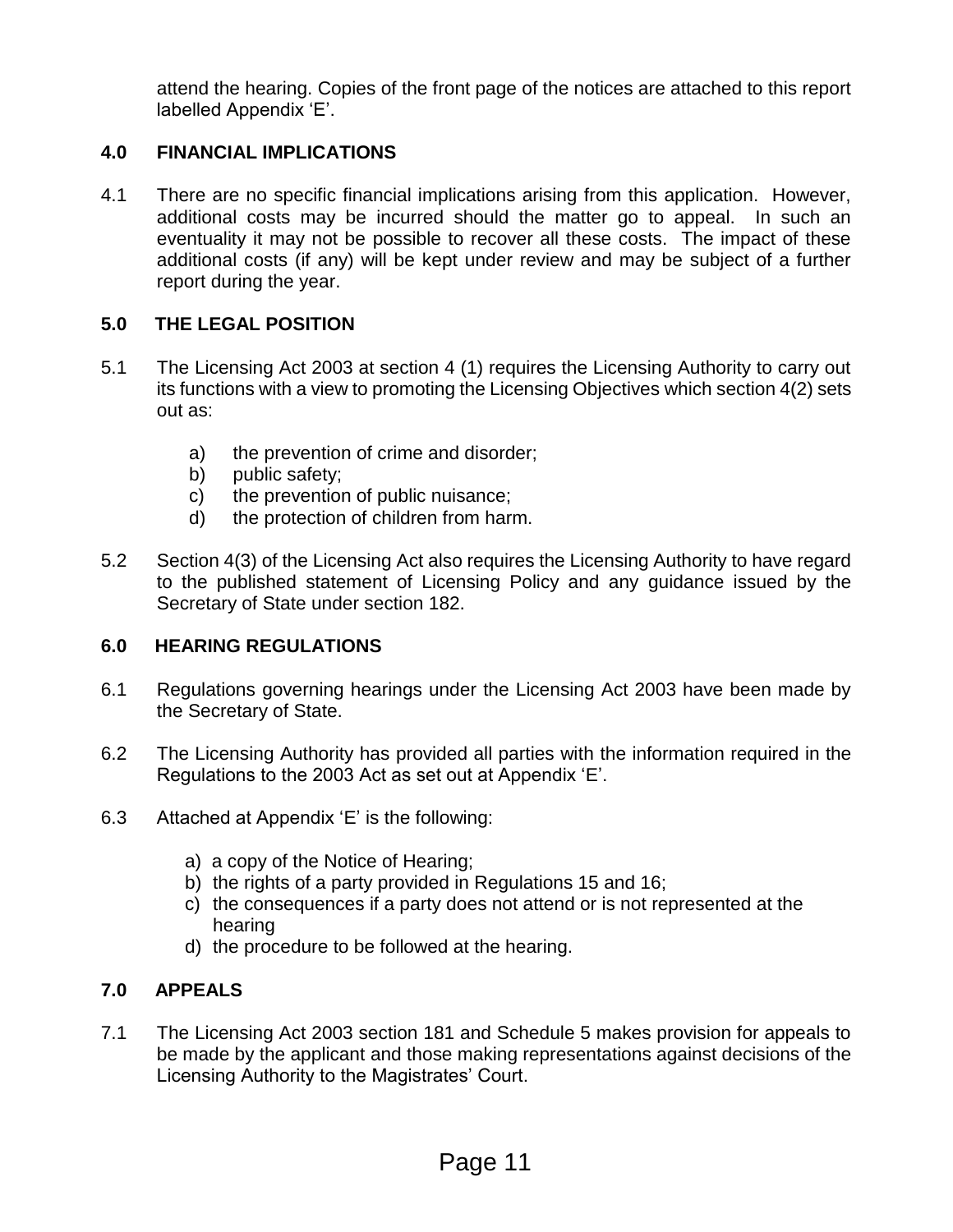#### **8.0 RECOMMENDATIONS**

8.1 That Members carefully consider the representations made and take such steps as the Sub-Committee consider appropriate for the promotion of the Licensing Objectives.

#### **9.0 OPTIONS OPEN TO THE COMMITTEE**

- 9.1 To vary the premises licence in the terms requested.
- 9.2 To vary the premises licence with conditions.
- 9.3 To reject the whole or part of the application.

Street Lanin

Stephen Lonnia Chief Licensing Officer Head of Licensing

1<sup>st</sup> March 2022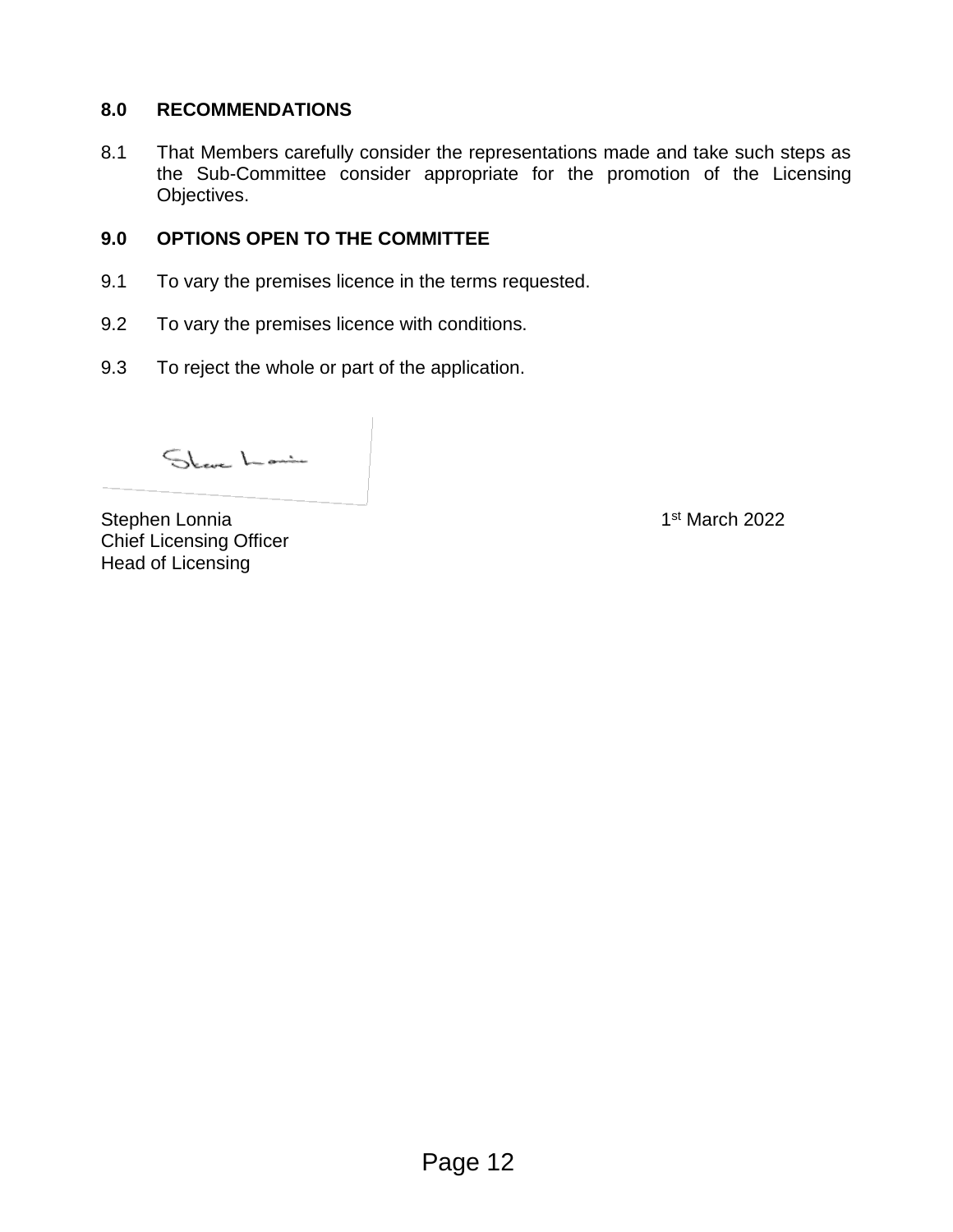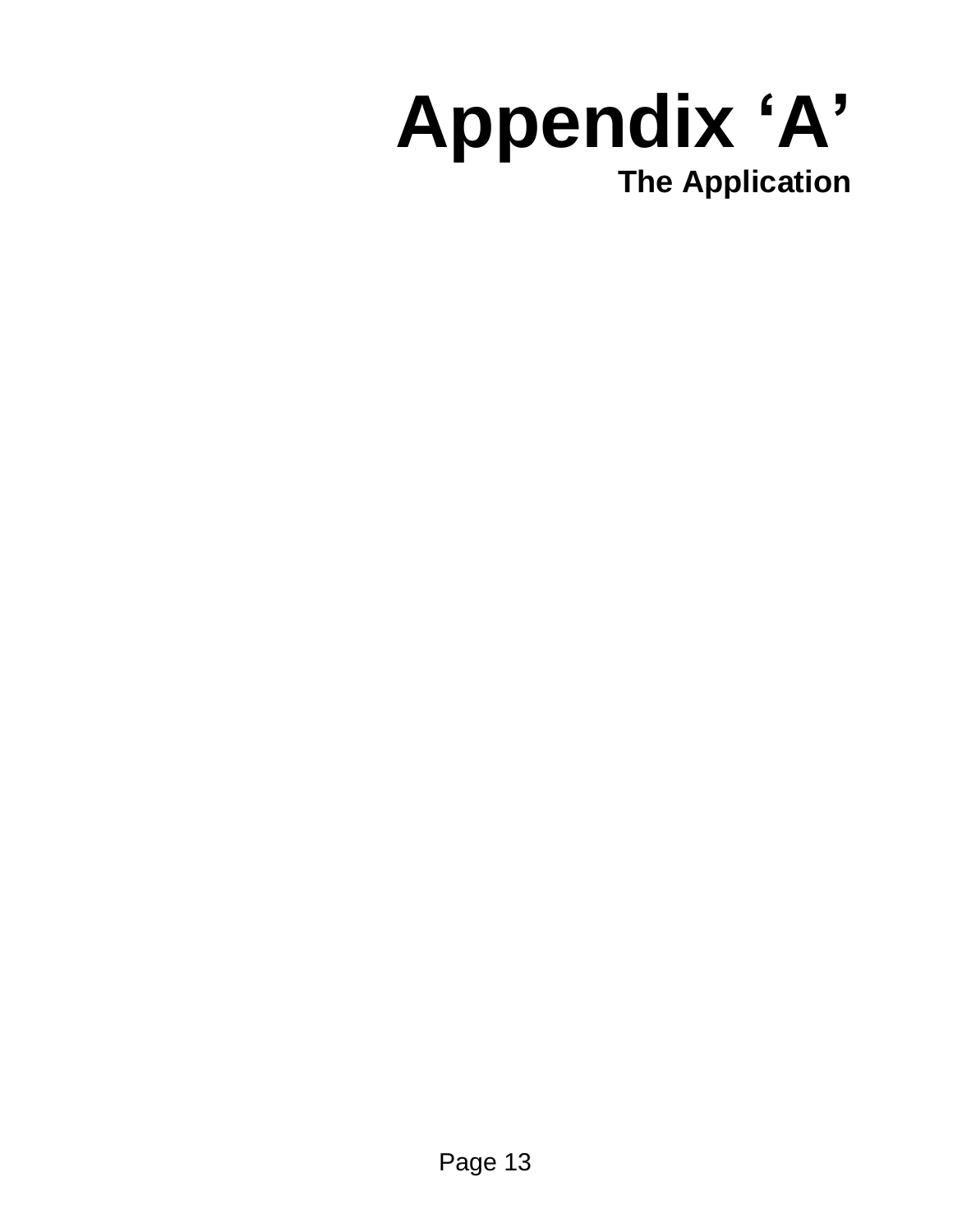# **Appendix 'B' Current Premises Licence**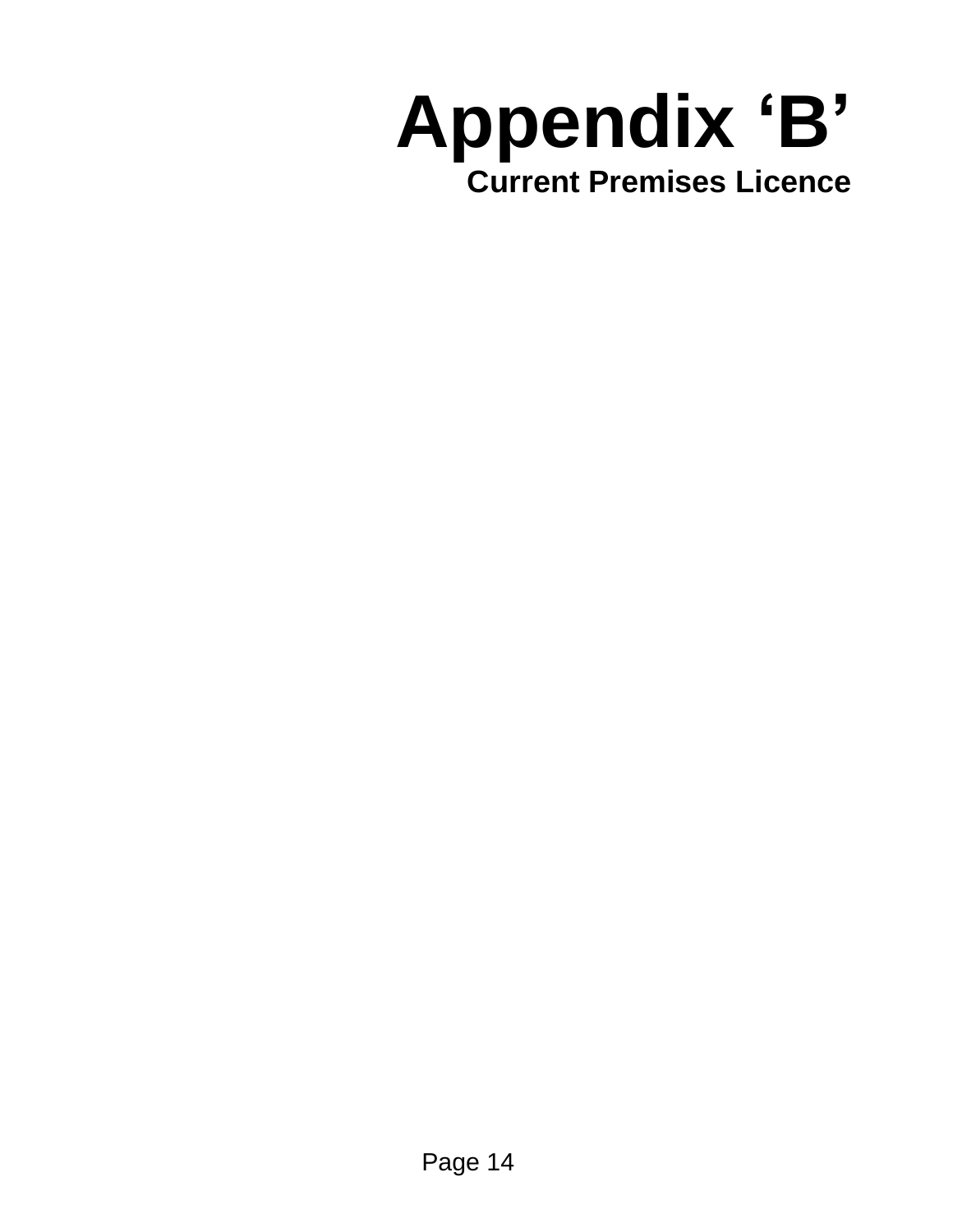# **Appendix 'C'**

# **Objections:**

2 x Local Residents 1 x Local Community Group (KINNF)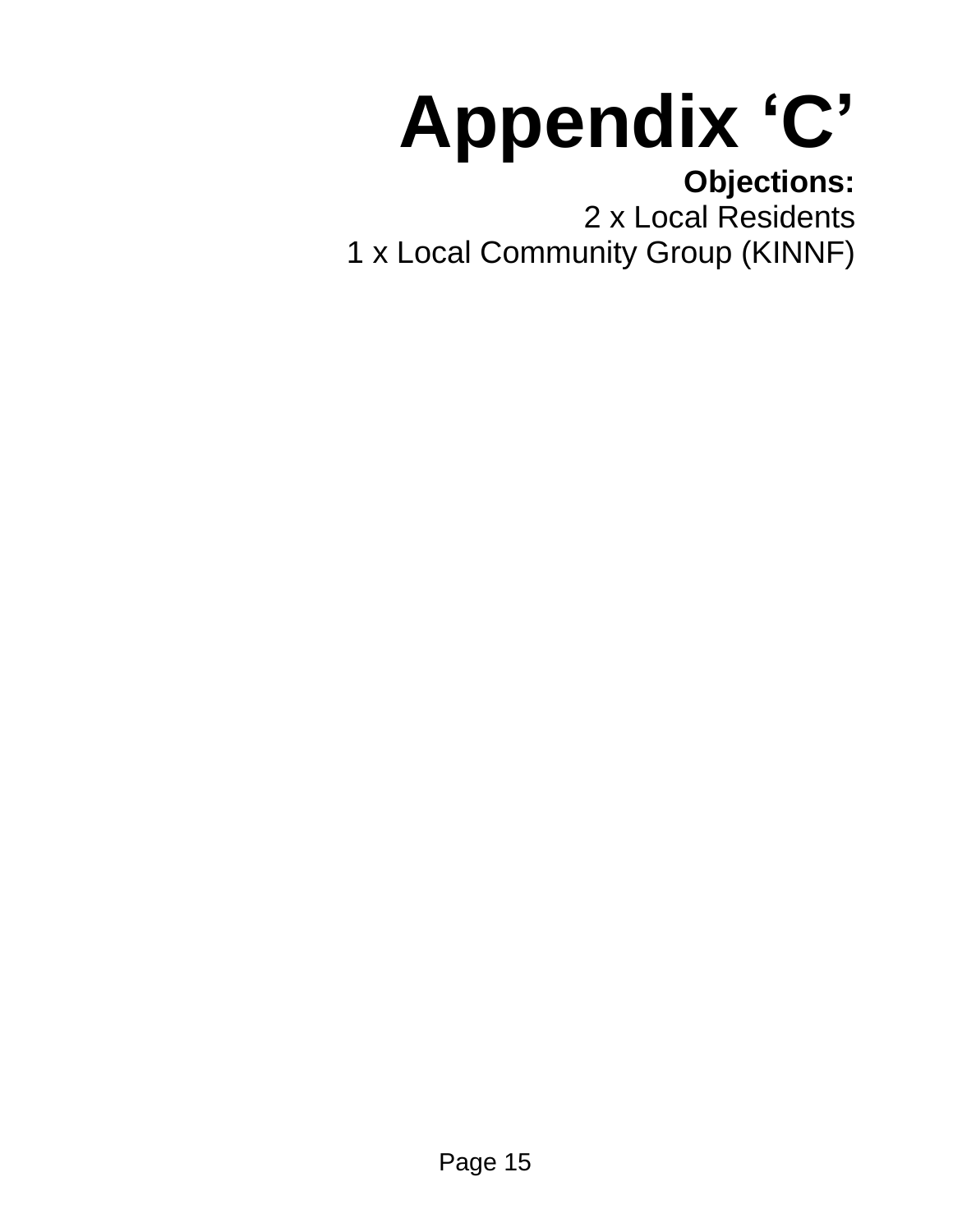# **Appendix 'D'**

# **Agreed conditions:**

South Yorkshire Police

Environmental Protection Service, Sheffield City Council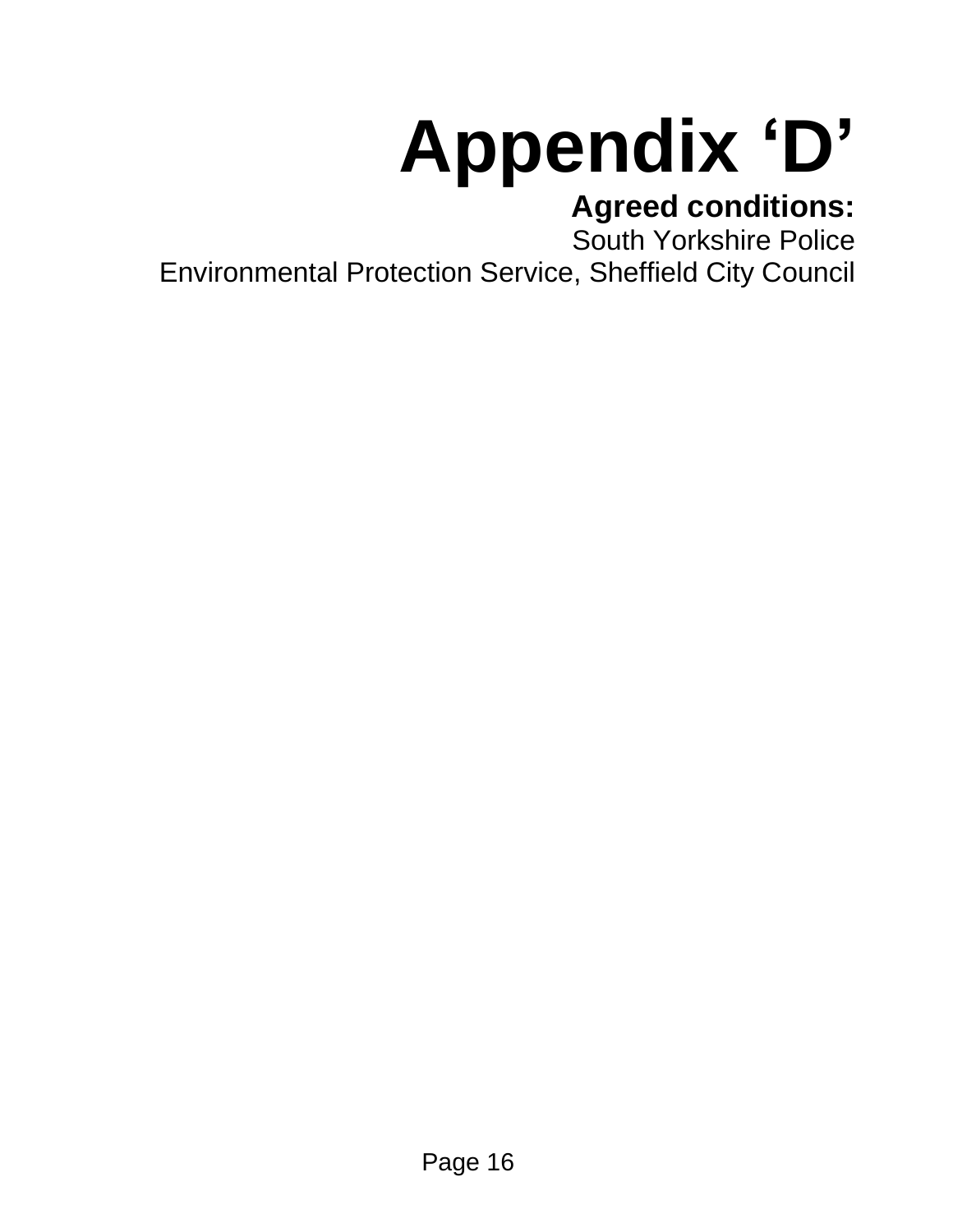# **Appendix 'E' Hearing Notices / Regulations / Procedures**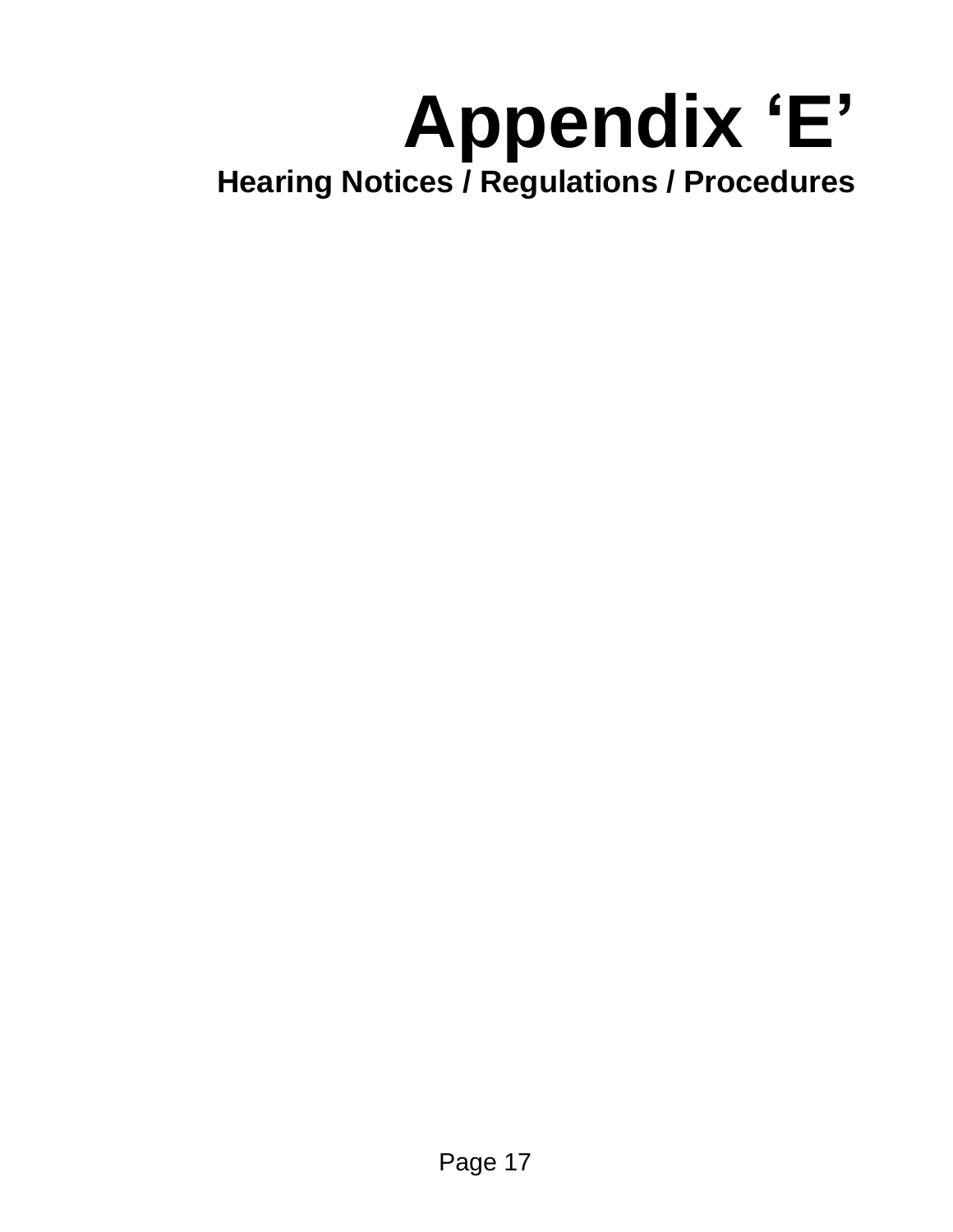

Nathan Robinson – Project Ninkasi Ltd (Applicant)

Sent via email:

The Sheffield City Council being the licensing authority, on the 20<sup>th</sup> December 2021 received your application in respect of the premises known as;

#### **The Wedge, 11 Cotton Mill Walk, Kelham Island, Sheffield, S3 8DH**

During the consultation period, the Council received representations from the following interested parties:

#### **2 x Local Residents**

#### **1 x Local Community Group - KINNF (Kelham Island and Neepsend Neighbourhood Forum)**

on the likely effect of this application on the promotion of the licensing objectives, should it be granted.

The Council now **GIVES YOU NOTICE** that representations will be considered at a hearing to be held in a meeting room at Sheffield City Council, The Town Hall, Pinstone Street, Sheffield S1 2HH, on Tuesday 1<sup>st</sup> March 2022 at 10:30am; following which the Council will issue a notice of determination of the application.

The documents which accompany this notice are the relevant representations which have been made, as defined in Section 35(5) of the Act.

The particular points on which the Council considers that it will want clarification at the hearing from a party are as follows:

- 1) Your response to the representations made, upon which you may ask and be asked questions by the parties to the hearing.
- 2) You may also be asked questions by the parties to the hearing, relating to your application for a licence.

Please complete the attached form LAR1 and return it to: **Licensing Service, Sheffield City Council, Block C Staniforth Road Depot, Staniforth Road, Sheffield, S9 3HD, or Licensingservice@sheffield.gov.uk** within five (5) working days before the day or the first day on which the hearing is to be held.

Dated: 21<sup>st</sup> February 2022 Signed: Jayne Gough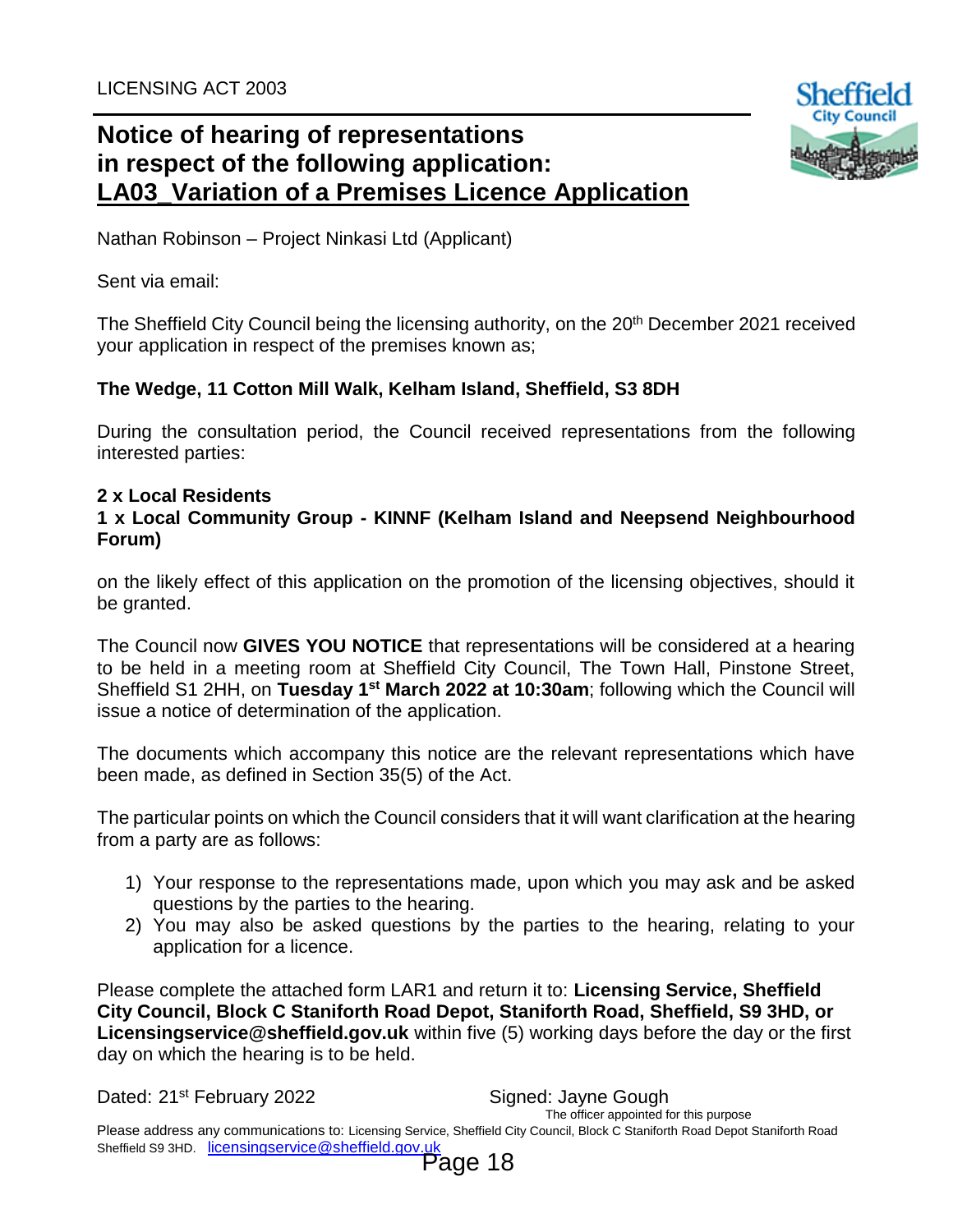

Chris McKinney on behalf of KINNF (Local Community Group)

Sent via email:

The Sheffield City Council being the licensing authority, on the 20th December 2021 received an application in respect of the premises known as;

#### **The Wedge, 11 Cotton Mill Walk, Kelham Island, Sheffield, S3 8DH**

During the consultation period, the Council received representations from the following interested parties:

#### **2 x Local Residents**

#### **1 x Local Community Group - KINNF (Kelham Island and Neepsend Neighbourhood Forum)**

The Council now **GIVES YOU NOTICE** that representations will be considered at a hearing to be held in a meeting room at Sheffield City Council, The Town Hall, Pinstone Street, Sheffield S1 2HH, on Tuesday 1<sup>st</sup> March 2022, 10:30am; following which the Council will issue a notice of determination of the application.

The documents which accompany this notice are the relevant representations which have been made, as defined in Section 35(5) of the Act.

The particular points on which the Council considers that it will want clarification at the hearing from a party are as follows:

- 1) The representation you have made with reference to these particular premises and the four core objectives.
- 2) You may also be asked questions by the parties to the hearing, relating to your representations.

Please complete the attached form LAR1 and return it to: **Licensing Service, Sheffield City Council, Block C Staniforth Road Depot, Staniforth Road, Sheffield, S9 3HD, or Licensingservice@sheffield.gov.uk** within five (5) working days before the day or the first day on which the hearing is to be held.

Dated: 21<sup>st</sup> February 2022 Signed: Jayne Gough

The officer appointed for this purpose

Please address any communications to: Licensing Service, Sheffield City Council, Block C Staniforth Road Depot Staniforth Road Sheffield S9 3HD. [licensingservice@sheffield.gov.uk](mailto:licensingservice@sheffield.gov.uk)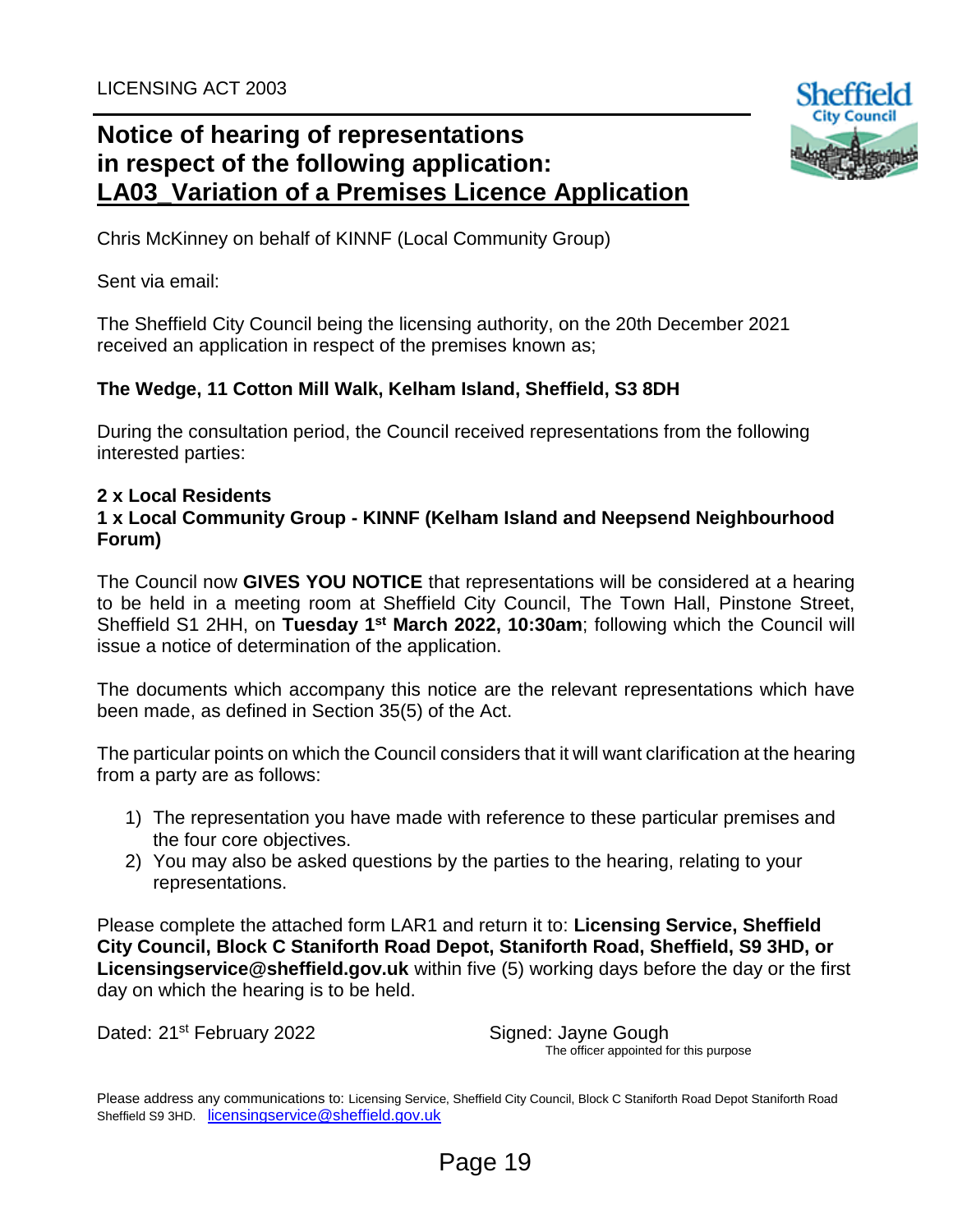![](_page_11_Picture_1.jpeg)

Craig Allen (Local Resident)

Sent via email:

The Sheffield City Council being the licensing authority, on the 20th December 2021 received an application in respect of the premises known as;

#### **The Wedge, 11 Cotton Mill Walk, Kelham Island, Sheffield, S3 8DH**

During the consultation period, the Council received representations from the following interested parties:

#### **2 x Local Residents 1 x Local Community Group - KINNF (Kelham Island and Neepsend Neighbourhood Forum)**

The Council now **GIVES YOU NOTICE** that representations will be considered at a hearing to be held in a meeting room at Sheffield City Council, The Town Hall, Pinstone Street, Sheffield S1 2HH, on Tuesday 1<sup>st</sup> March 2022, 10:30am; following which the Council will issue a notice of determination of the application.

The documents which accompany this notice are the relevant representations which have been made, as defined in Section 35(5) of the Act.

The particular points on which the Council considers that it will want clarification at the hearing from a party are as follows:

- 1) The representation you have made with reference to these particular premises and the four core objectives.
- 2) You may also be asked questions by the parties to the hearing, relating to your representations.

Please complete the attached form LAR1 and return it to: **Licensing Service, Sheffield City Council, Block C Staniforth Road Depot, Staniforth Road, Sheffield, S9 3HD, or Licensingservice@sheffield.gov.uk** within five (5) working days before the day or the first day on which the hearing is to be held.

Dated: 21<sup>st</sup> February 2022 Signed: Jayne Gough

The officer appointed for this purpose

Please address any communications to: Licensing Service, Sheffield City Council, Block C Staniforth Road Depot Staniforth Road Sheffield S9 3HD. [licensingservice@sheffield.gov.uk](mailto:licensingservice@sheffield.gov.uk)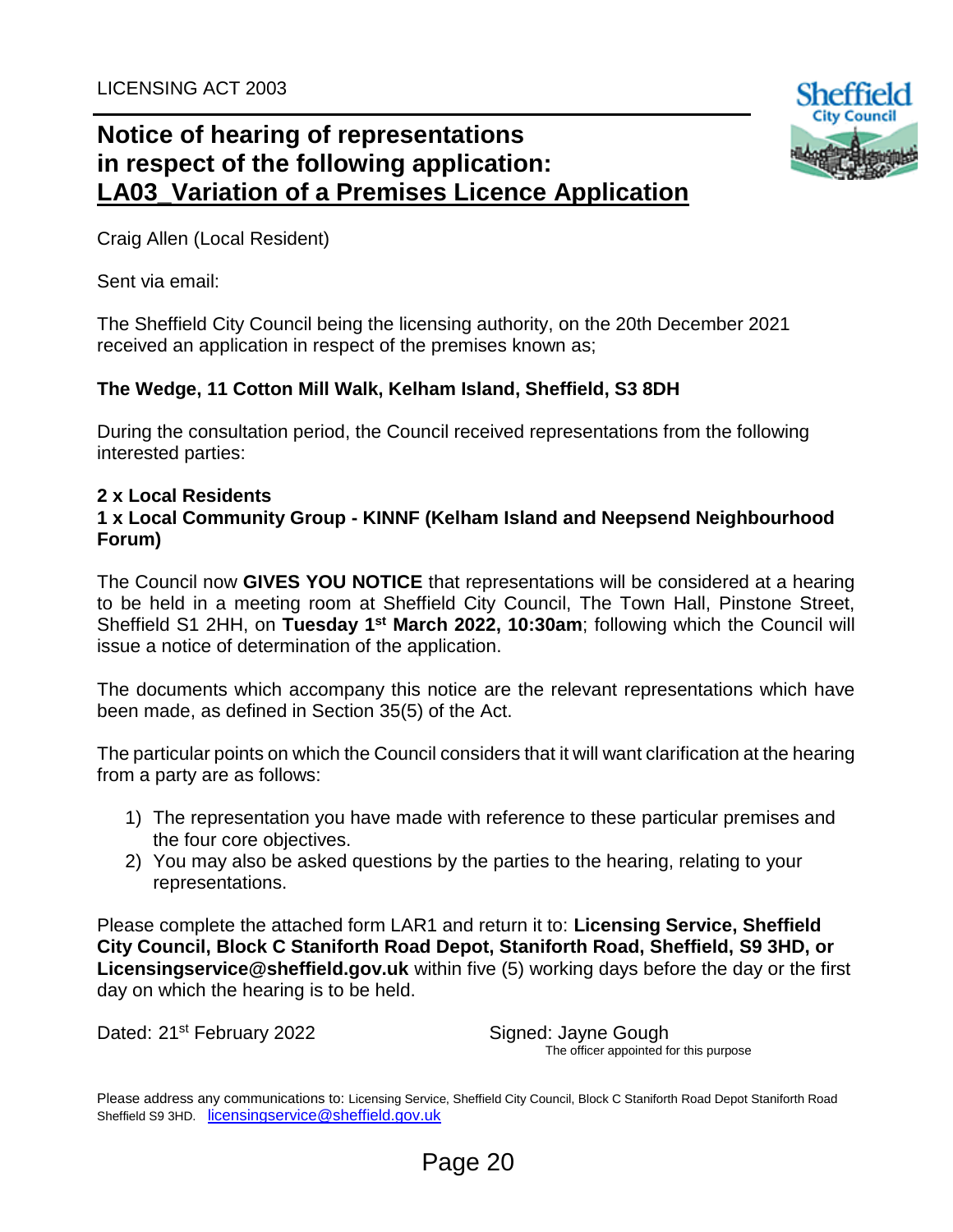![](_page_12_Picture_1.jpeg)

Rob McMenemy (Local Resident)

Sent via email:

The Sheffield City Council being the licensing authority, on the 20th December 2021 received an application in respect of the premises known as;

#### **The Wedge, 11 Cotton Mill Walk, Kelham Island, Sheffield, S3 8DH**

During the consultation period, the Council received representations from the following interested parties:

#### **2 x Local Residents**

#### **1 x Local Community Group - KINNF (Kelham Island and Neepsend Neighbourhood Forum)**

The Council now **GIVES YOU NOTICE** that representations will be considered at a hearing to be held in a meeting room at Sheffield City Council, The Town Hall, Pinstone Street, Sheffield S1 2HH, on Tuesday 1<sup>st</sup> March 2022, 10:30am; following which the Council will issue a notice of determination of the application.

The documents which accompany this notice are the relevant representations which have been made, as defined in Section 35(5) of the Act.

The particular points on which the Council considers that it will want clarification at the hearing from a party are as follows:

- 1) The representation you have made with reference to these particular premises and the four core objectives.
- 2) You may also be asked questions by the parties to the hearing, relating to your representations.

Please complete the attached form LAR1 and return it to: **Licensing Service, Sheffield City Council, Block C Staniforth Road Depot, Staniforth Road, Sheffield, S9 3HD, or Licensingservice@sheffield.gov.uk** within five (5) working days before the day or the first day on which the hearing is to be held.

Dated: 21<sup>st</sup> February 2022 Signed: Jayne Gough

The officer appointed for this purpose

Please address any communications to: Licensing Service, Sheffield City Council, Block C Staniforth Road Depot Staniforth Road Sheffield S9 3HD. [licensingservice@sheffield.gov.uk](mailto:licensingservice@sheffield.gov.uk)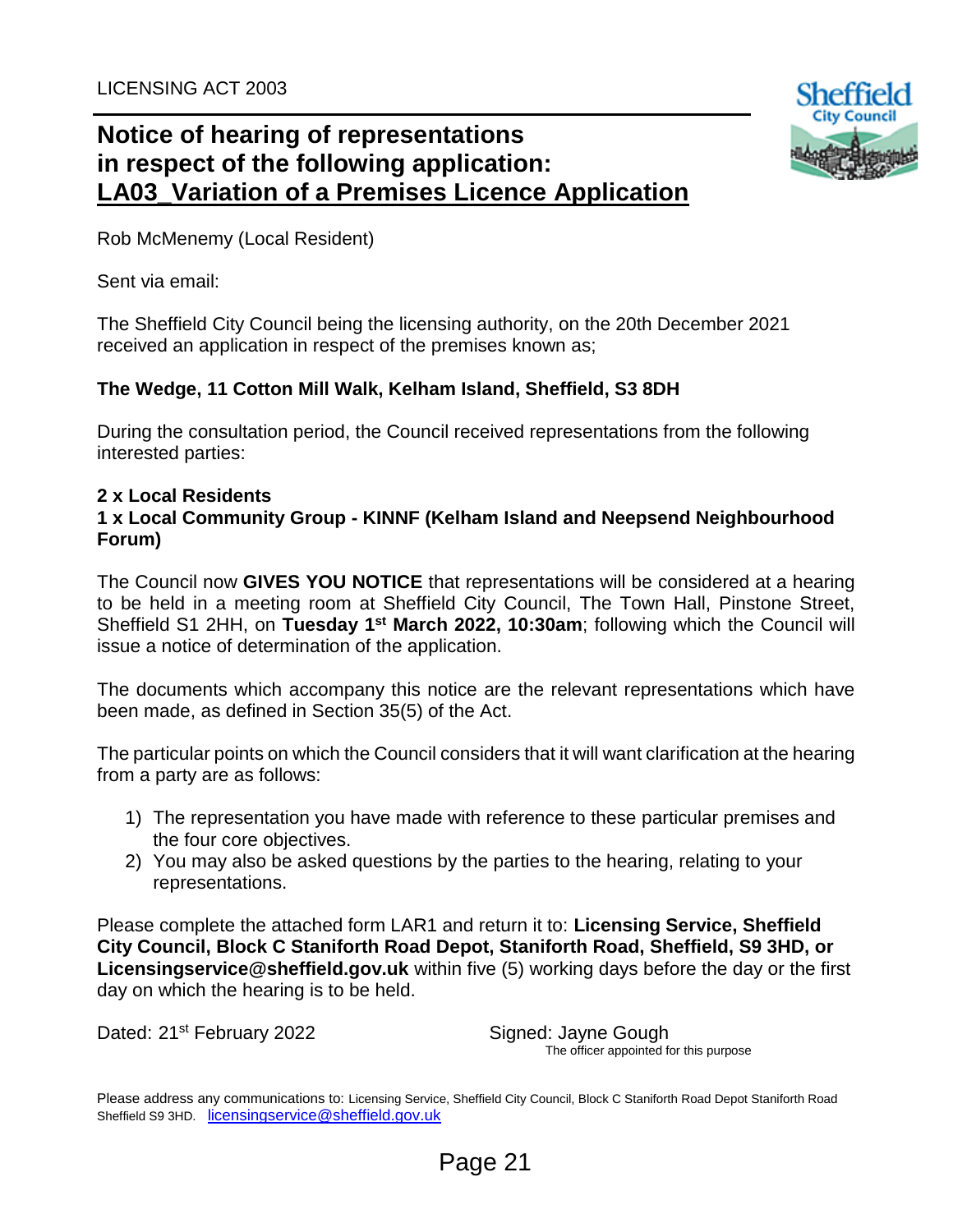#### **NOTES**

#### **Right of attendance, assistance and representation**

15. Subject to regulations 14(2) and 25, a party may attend the hearing and may be assisted or represented by any person whether or not that person is legally qualified.

#### **Representations and supporting information**

- 16. At the hearing a party shall be entitled to
	- (a) in response to a point upon which the authority has given notice to a party that it will want clarification under regulation 7(1)(d), give further information in support of their application, representations or notice (as applicable),
	- (b) if given permission by the authority, question any other party; and
	- (c) address the authority

#### **Failure of parties to attend the hearing**

- $20. (1)$  If a party has informed the authority that he does not intend to attend or be represented at a hearing, the hearing may proceed in his absence.
	- (2) If a party who has not so indicated fails to attend or be represented at a hearing the authority may:–
		- (a) where it considers it to be necessary in the public interest, adjourn the hearing to a specified date, or
		- (b) hold the hearing in the party's absence.
	- (3) Where the authority holds the hearing in the absence of a party, the authority shall consider at the hearing the application, representations or notice made by that party.
	- (4) Where the authority adjourns the hearing to a specified date it must forthwith notify the parties of the date, time and place to which the hearing has been adjourned.

#### **Procedure at hearing**

- 21. Subject to the provisions of the Regulations, the authority shall determine the procedure to be followed at the hearing.
- 22. At the beginning of the hearing, the authority shall explain to the parties the procedure which it proposes to follow at the hearing and shall consider any request made by a party under regulation 8(2) for permission for another person to appear at the hearing, such permission shall not be unreasonably withheld.
- 23. A hearing shall take the form of a discussion led by the authority and cross-examination shall not be permitted unless the authority considers that cross-examination is required for it to consider the representations, application or notice as the case may require.
- 24. The authority must allow the parties an equal maximum period of time in which to exercise their rights provided for at regulation 16.
- 25. The authority may require any person attending the hearing who in their opinion is behaving in a disruptive manner to leave the hearing and may –

(a) refuse to permit that person to return, or

(b) permit him to return only on such conditions as the authority may specify,

but such a person may, before the end of the hearing, submit to the authority in writing any information which they would have been entitled to give orally had they not been required to leave.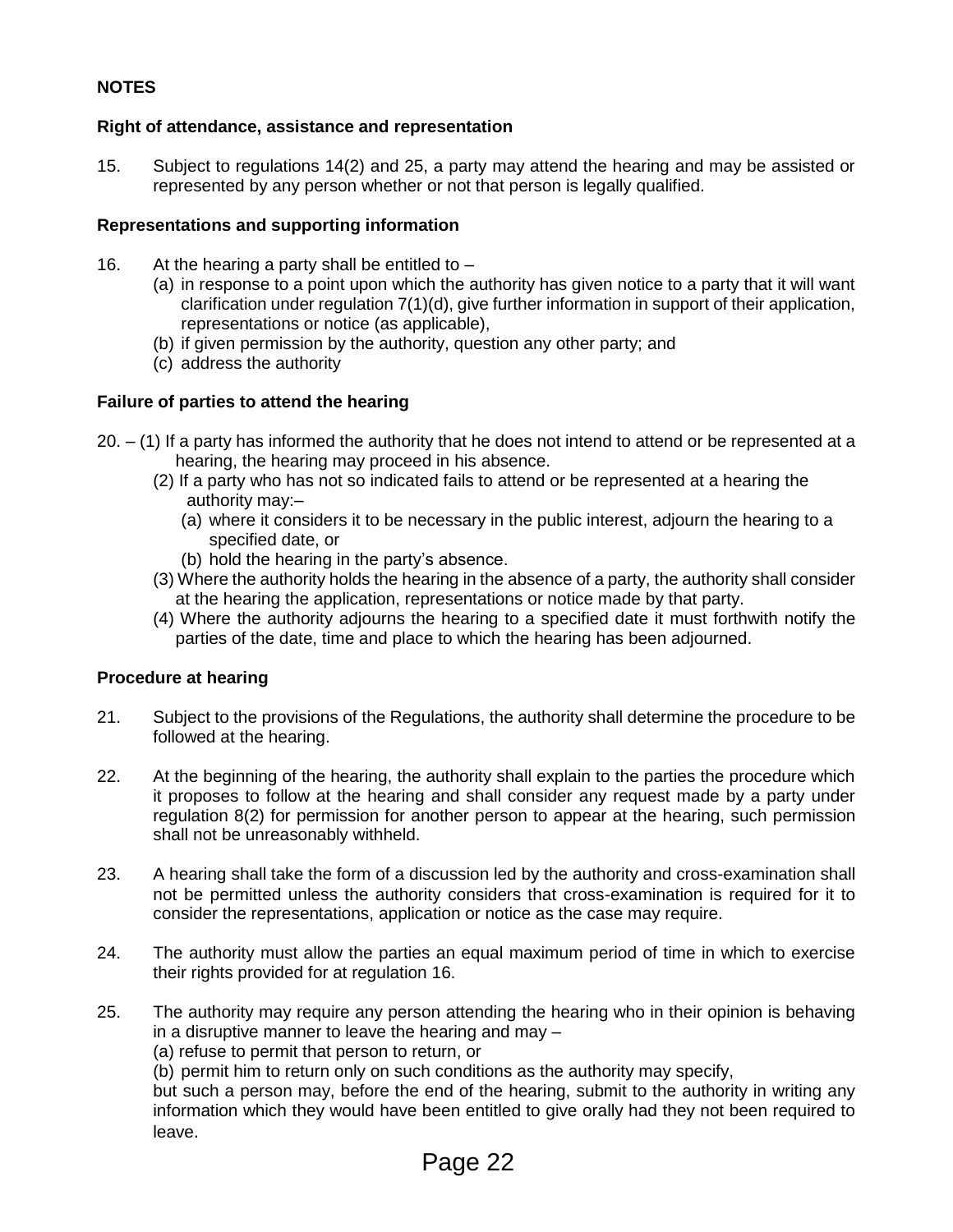#### **Regulation 8**

- (1) A party shall give to the authority within the period of time provided for in the following provisions of this regulation a notice stating –
	- (a) whether he intends to attend or be represented at the hearing;
	- (b) whether he considers a hearing to be unnecessary
- (2) In a case where a party wishes any other person (other than the person he intends to represent him at the hearing) to appear at the hearing, the notice referred to in paragraph (1) shall contain a request for permission for such other person to appear at the hearing accompanied by details of the name of that person and a brief description of the point or points on which that person may be able to assist the authority in relation to the application, representations or notice of the party making the request.
- (3) In the case of a hearing under
	- (a) section 48(3)(a) (cancellation of interim authority notice following police objection), or
	- (b) section 105(2)(a) (counter notice following police objection to temporary event notice),

the party shall give the notice no later than one working day before the day or the first day on which the hearing is to be held.

- (4) In the case of a hearing under  $-$ 
	- (a) section 167(5)(a) (review of premises licence following closure order),
	- (b) paragraph 4(3)(a) of Schedule 8 (determination of application for conversion of existing licence), paragraph 16(3)(a) of Schedule 8 (determination of application for conversion of existing club certificate)
	- (c) paragraph 26(3)(a) of Schedule 8 (determination of application by holder of justices' licence for grant of personal licence),

the party shall give the notice no later than two working days before the day or the first day on which the hearing is to be held.

(5) In any other case, the party shall give the notice no later than five working days before the day or the first day on which the hearing is to be held.